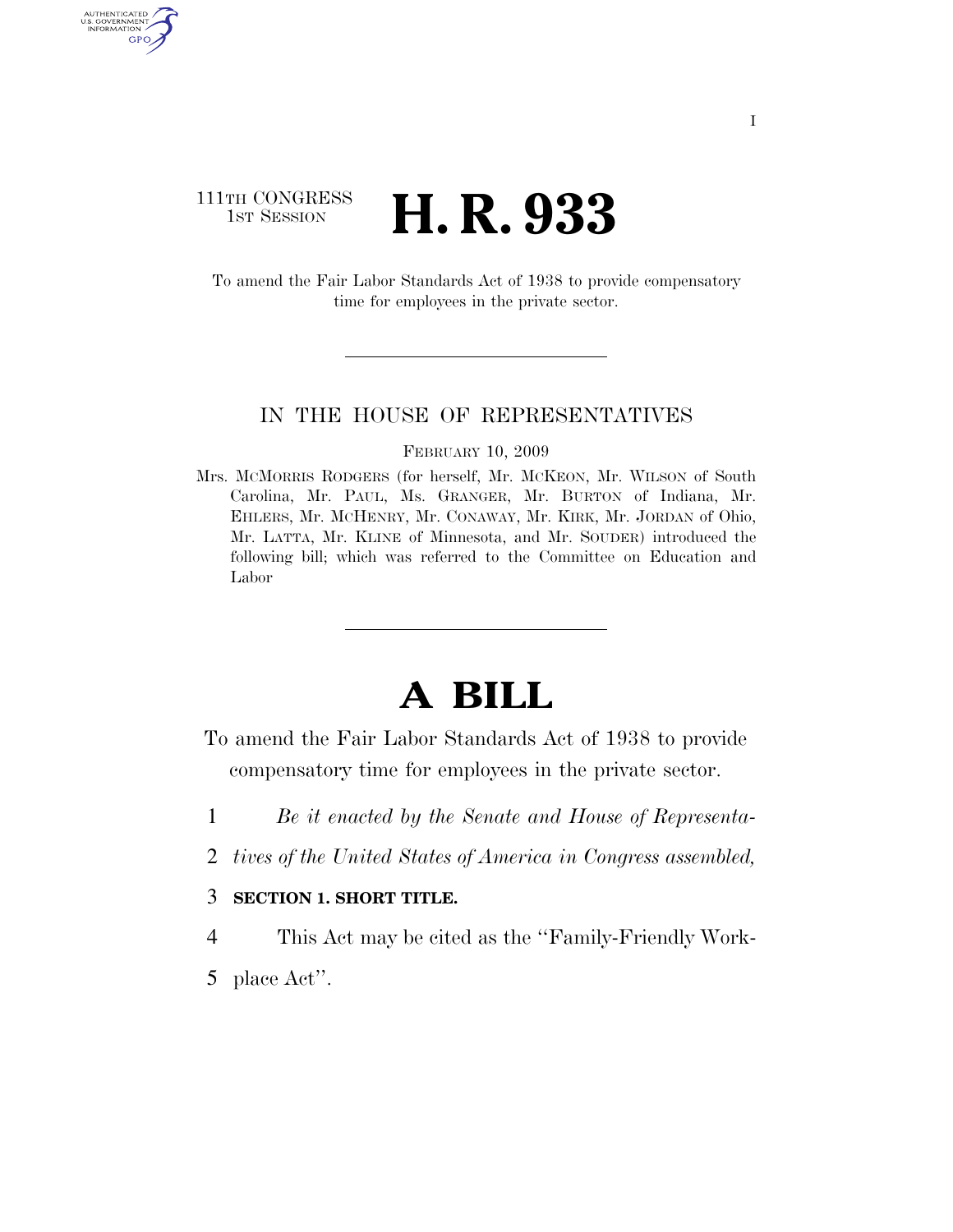### **SEC. 2. COMPENSATORY TIME.**

 Section 7 of the Fair Labor Standards Act of 1938 (29 U.S.C. 207) is amended by adding at the end the fol-lowing:

 ''(r) COMPENSATORY TIME OFF FOR PRIVATE EM-PLOYEES.—

 $\frac{1}{(1)}$  GENERAL RULE.—

8 "(A) COMPENSATORY TIME OFF.—An em- ployee may receive, in accordance with this sub- section and in lieu of monetary overtime com- pensation, compensatory time off at a rate not less than one and one-half hours for each hour of employment for which overtime compensation is required by this section.

 ''(B) DEFINITION.—For purposes of this subsection, the term 'employee' does not include an employee of a public agency.

 ''(2) CONDITIONS.—An employer may provide compensatory time to employees under paragraph (1)(A) only if such time is provided in accordance with—

 ''(A) applicable provisions of a collective bargaining agreement between the employer and the labor organization which has been cer- tified or recognized as the representative of the employees under applicable law; or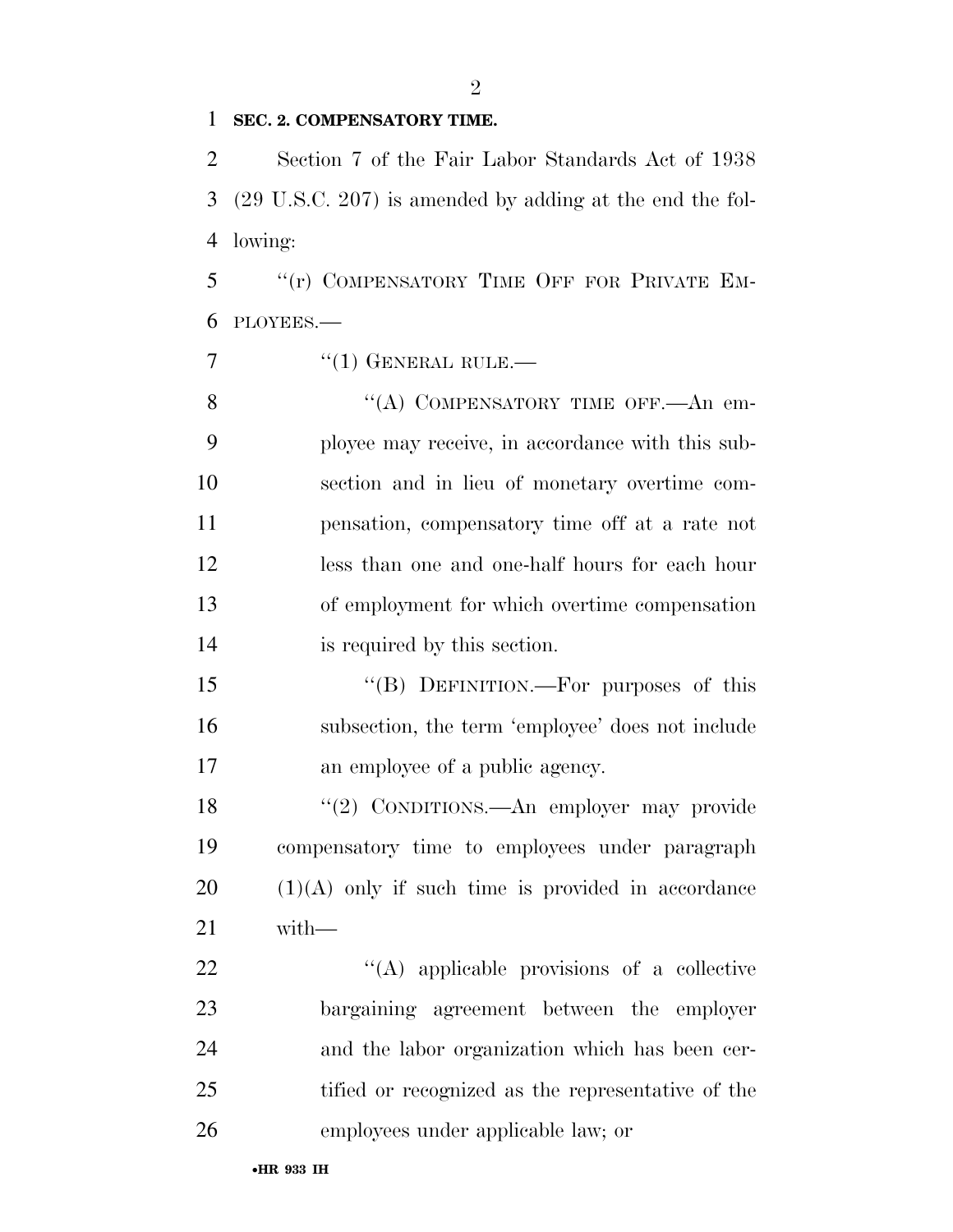| $\mathbf{1}$   | $\lq\lq$ (B) in the case of employees who are not    |
|----------------|------------------------------------------------------|
| $\overline{2}$ | represented by a labor organization which has        |
| 3              | been certified or recognized as the representa-      |
| $\overline{4}$ | tive of such employees under applicable law, an      |
| 5              | agreement arrived at between the employer and        |
| 6              | employee before the performance of the work          |
| $\overline{7}$ | and affirmed by a written or otherwise               |
| 8              | verifiable record maintained in accordance with      |
| 9              | section $11(e)$ —                                    |
| 10             | "(i) in which the employer has offered               |
| 11             | and the employee has chosen to receive               |
| 12             | compensatory time in lieu of monetary                |
| 13             | overtime compensation; and                           |
| 14             | "(ii) entered into knowingly and vol-                |
| 15             | untarily by such employees and not as a              |
| 16             | condition of employment.                             |
| 17             | No employee may receive or agree to receive com-     |
| 18             | pensatory time off under this subsection unless the  |
| 19             | employee has worked at least 1000 hours for the      |
| 20             | employee's employer during a period of continuous    |
| 21             | employment with the employer in the 12-month pe-     |
| 22             | riod before the date of agreement or receipt of com- |
| 23             | pensatory time off.                                  |
| 24             | $\lq(3)$ HOUR LIMIT.—                                |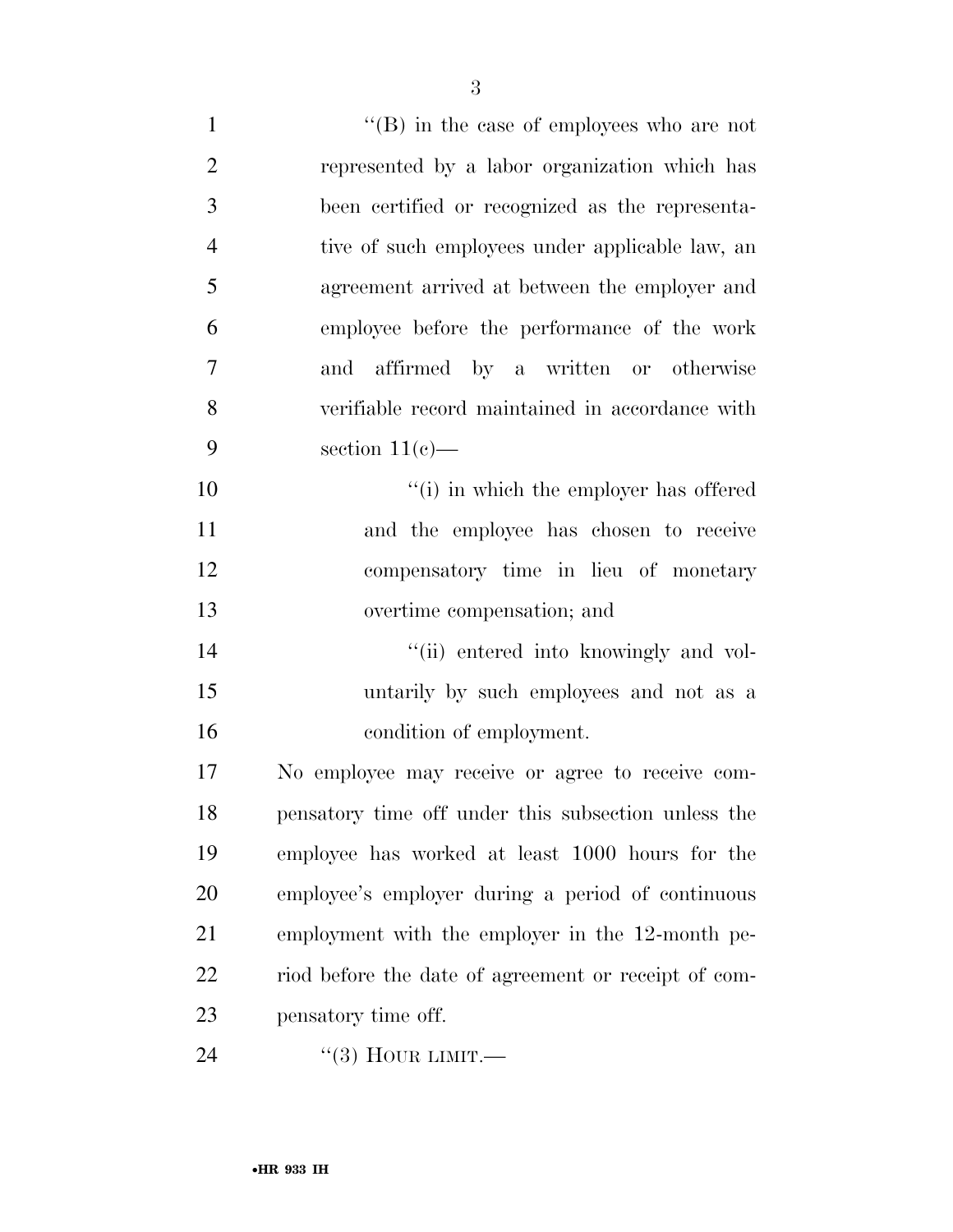1 ''(A) MAXIMUM HOURS.—An employee may accrue not more than 160 hours of com-pensatory time.

 ''(B) COMPENSATION DATE.—Not later than January 31 of each calendar year, the em- ployee's employer shall provide monetary com- pensation for any unused compensatory time off accrued during the preceding calendar year which was not used prior to December 31 of the preceding year at the rate prescribed by para- graph (6). An employer may designate and communicate to the employer's employees a 12- month period other than the calendar year, in which case such compensation shall be provided not later than 31 days after the end of such 12- month period.

17 "'(C) EXCESS OF 80 HOURS.—The em- ployer may provide monetary compensation for an employee's unused compensatory time in ex- cess of 80 hours at any time after giving the employee at least 30 days notice. Such com- pensation shall be provided at the rate pre-23 scribed by paragraph  $(6)$ .

24  $\text{``(D) POLICY.—Except where a collective}$ bargaining agreement provides otherwise, an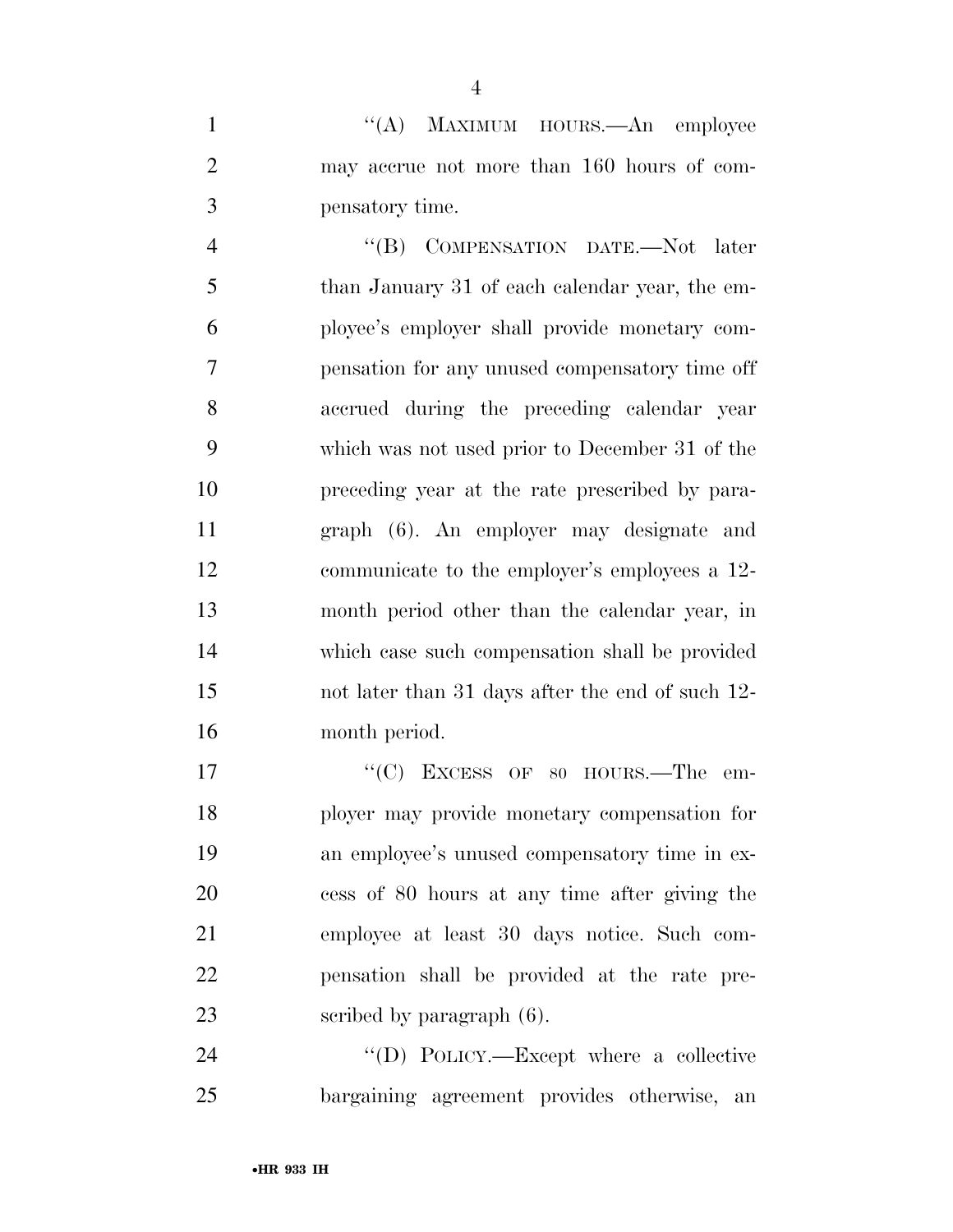employer which has adopted a policy offering compensatory time to employees may dis- continue such policy upon giving employees 30 days notice.

 ''(E) WRITTEN REQUEST.—An employee may withdraw an agreement described in para- graph (2)(B) at any time. An employee may also request in writing that monetary com- pensation be provided, at any time, for all com- pensatory time accrued which has not yet been used. Within 30 days of receiving the written request, the employer shall provide the em- ployee the monetary compensation due in ac-cordance with paragraph (6).

 ''(4) PRIVATE EMPLOYER ACTIONS.—An em- ployer which provides compensatory time under paragraph (1) to employees shall not directly or indi- rectly intimidate, threaten, or coerce or attempt to intimidate, threaten, or coerce any employee for the purpose of—

21 "'(A) interfering with such employee's rights under this subsection to request or not request compensatory time off in lieu of pay- ment of monetary overtime compensation for overtime hours; or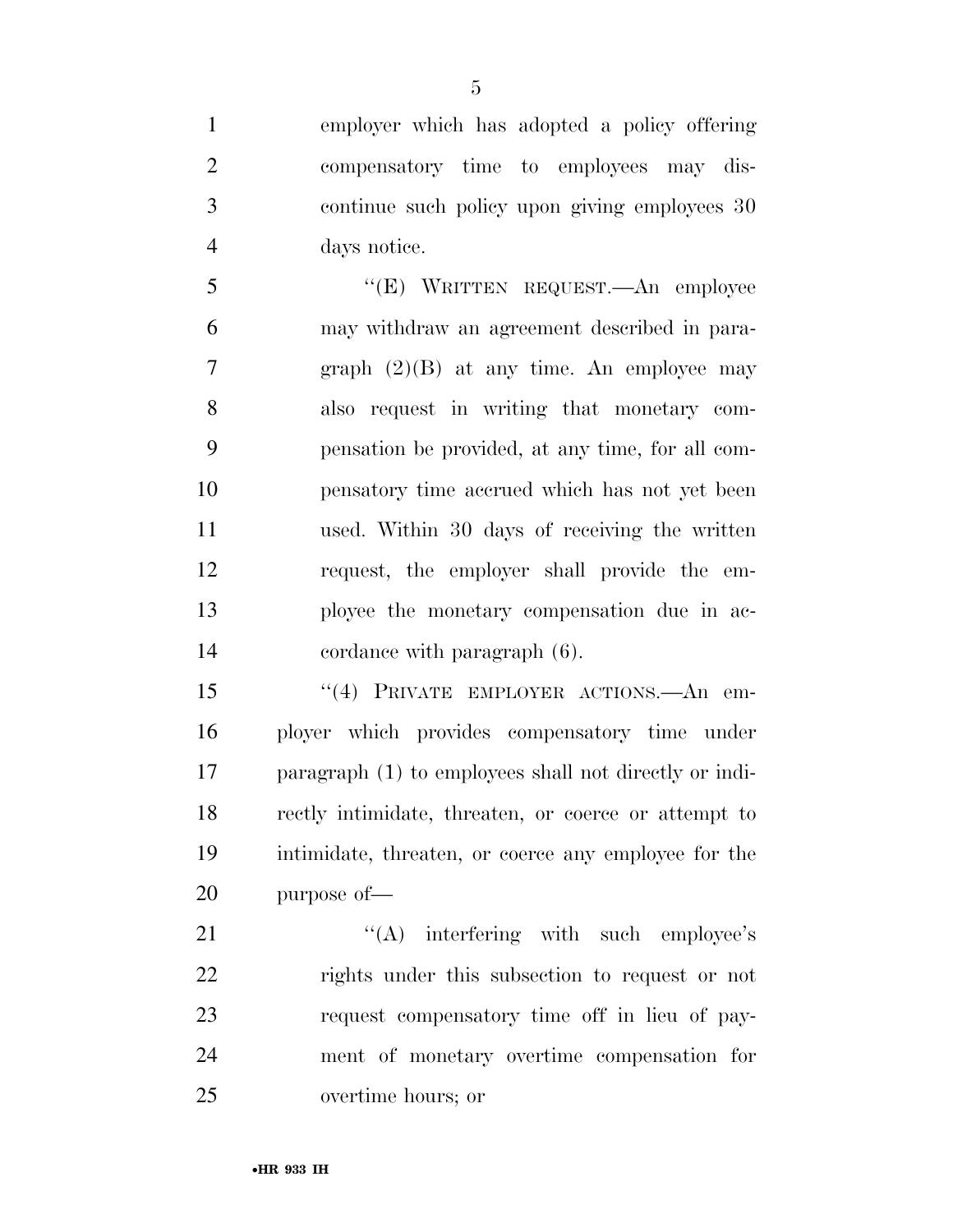| $\mathbf{1}$   | "(B) requiring any employee to use such            |
|----------------|----------------------------------------------------|
| $\overline{2}$ | compensatory time.                                 |
| 3              | "(5) TERMINATION OF EMPLOYMENT.—An em-             |
| $\overline{4}$ | ployee who has accrued compensatory time off au-   |
| 5              | thorized to be provided under paragraph (1) shall, |
| 6              | upon the voluntary or involuntary termination of   |
| 7              | employment, be paid for the unused compensatory    |
| 8              | time in accordance with paragraph (6).             |
| 9              | $``(6)$ RATE OF COMPENSATION.—                     |
| 10             | "(A) GENERAL RULE.—If compensation is              |
| 11             | to be paid to an employee for accrued compen-      |
| 12             | satory time off, such compensation shall be paid   |
| 13             | at a rate of compensation not less than—           |
| 14             | "(i) the regular rate received by such             |
| 15             | employee when the compensatory time was            |
| 16             | earned; or                                         |
| 17             | "(ii) the final regular rate received by           |
| 18             | such employee,                                     |
| 19             | whichever is higher.                               |
| 20             | "(B) CONSIDERATION OF PAYMENT.—Any                 |
| 21             | payment owed to an employee under this sub-        |
| 22             | section for unused compensatory time shall be      |
| 23             | considered unpaid overtime compensation.           |
| 24             | "(7) USE OF TIME.—An employee—                     |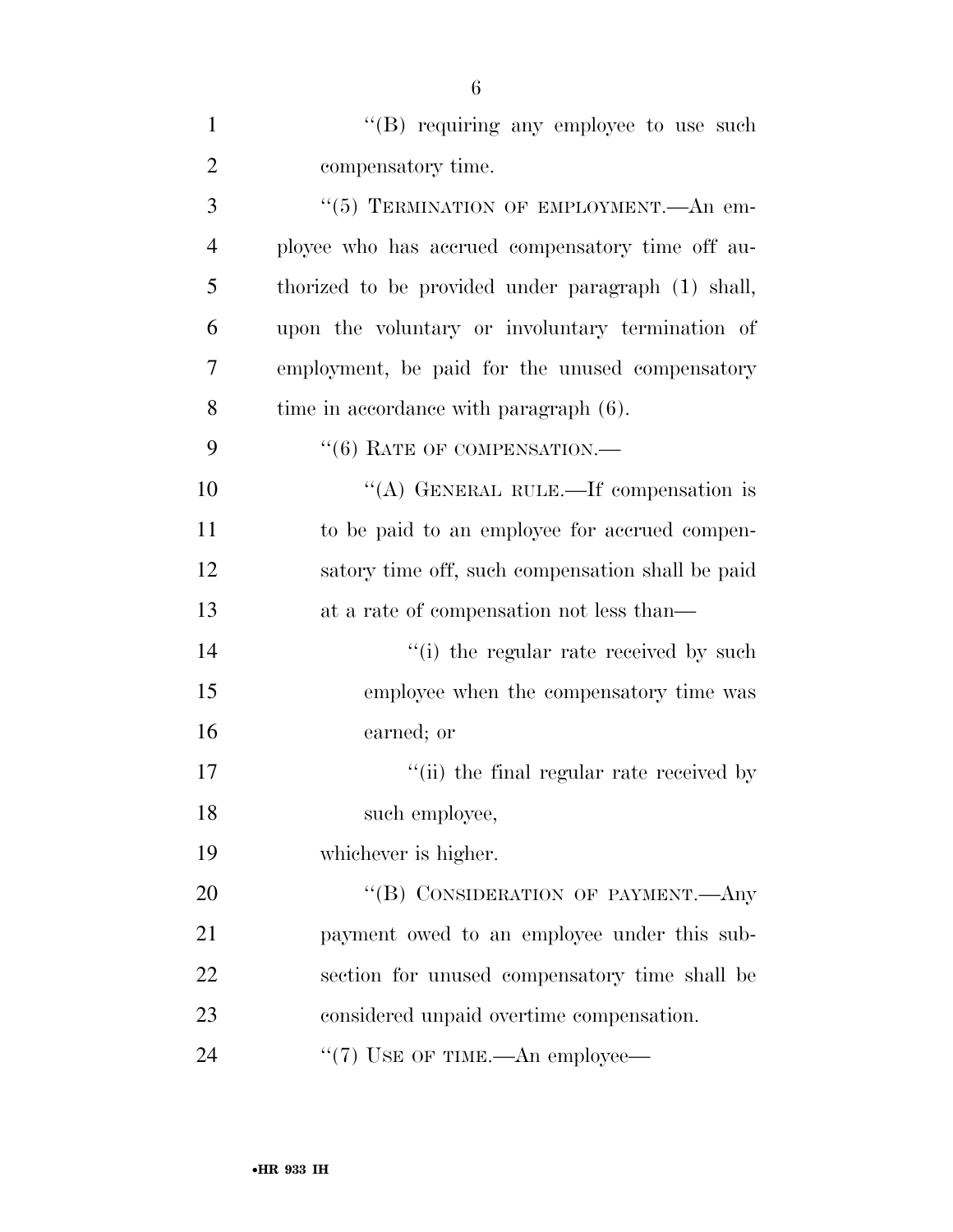| $\mathbf{1}$   | $\lq\lq$ who has accrued compensatory time               |
|----------------|----------------------------------------------------------|
| $\overline{2}$ | off authorized to be provided under paragraph            |
| 3              | $(1)$ ; and                                              |
| $\overline{4}$ | "(B) who has requested the use of such                   |
| 5              | compensatory time,                                       |
| 6              | shall be permitted by the employee's employer to use     |
| 7              | such time within a reasonable period after making        |
| 8              | the request if the use of the compensatory time does     |
| 9              | not unduly disrupt the operations of the employer.       |
| 10             | "(8) DEFINITIONS.—The terms 'overtime com-               |
| 11             | pensation' and 'compensatory time' shall have the        |
| 12             | meanings given such terms by subsection $(o)(7)$ .".     |
| 13             | SEC. 3. REMEDIES.                                        |
| 14             | Section 16 of the Fair Labor Standards Act of 1938       |
| 15             | $(29 \text{ U.S.C. } 216)$ is amended—                   |
| 16             | $(1)$ in subsection (b), by striking "(b) Any em-        |
| 17             | ployer" and inserting "(b) Except as provided in         |
| 18             | subsection (f), any employer"; and                       |
| 19             | $(2)$ by adding at the end the following:                |
| 20             | "(f) An employer which violates section $7(r)(4)$ shall  |
| 21             | be liable to the employee affected in the amount of the  |
| 22             | rate of compensation (determined in accordance with sec- |
| 23             | tion $7(r)(6)(A)$ for each hour of compensatory time ac- |
| 24             | crued by the employee and in an additional equal amount  |
| 25             | as liquidated damages reduced by the amount of such rate |

•**HR 933 IH**